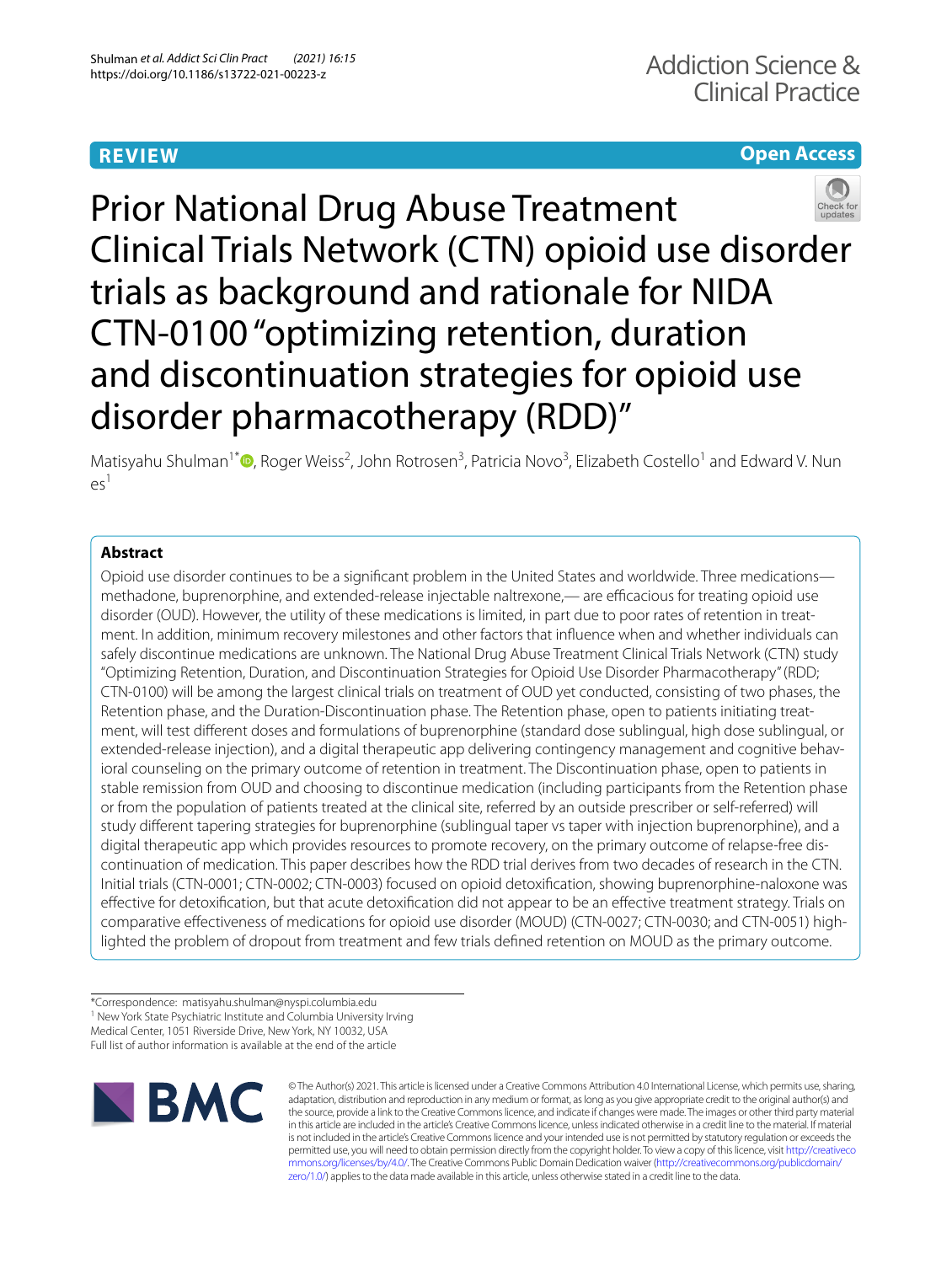Long-term follow-up studies on those patient samples demonstrated the importance of long-term continuation of medication for many patients to sustain remission. Overall, these trials highlight the potential of a stable research infrastructure such as CTN to advance treatment efectiveness through a programmatic succession of large clinical trials.

**Keywords:** Opioid use disorder, Buprenorphine, Naltrexone, Clinical trials

# **Background**

Three medications have been approved for treatment of OUD by the Food and Drug Administration (FDA) [\[1](#page-8-0)]. Methadone has been used since 1964 in the United States in maintenance clinics providing observed, once-daily dosing [[2\]](#page-8-1). Buprenorphine, originally developed for the treatment of pain, has been used since the 1990s internationally to treat opioid use disorder and was approved for OUD in the United States in 2002 after the Drug Addiction Treatment Act of 2000 (DATA 2000) was passed allowing outpatient providers to use buprenorphine for maintenance of opioid use disorder [[3\]](#page-8-2). Buprenorphine is usually administered via daily sublingual dosing, but recently long-acting injectable formulations have been developed [\[4](#page-8-3)]. One of these formulations, Sublocade, has been approved for the treatment of opioid use disorder in the United States and is available for use clinically [\[5](#page-8-4)]. The other, Brixadi, has been approved for use in Europe and has received provisional approval in the United States [\[6](#page-8-5)]. Both buprenorphine and methadone are agonists at the opioid receptor. The third medication, naltrexone, developed in the 1970s and 1980s, is an opioid antagonist, blocking the efects of opioids at the mu opioid receptor. Although efective at decreasing drug use and overdose if taken daily, oral naltrexone has not been found to be efective in general clinical practice because of problems with adherence. It also is efective in improving alcohol use disorder outcomes and has been used extensively for that indication [\[7](#page-8-6)]. Long-acting injectable naltrexone, a once-monthly injection, was approved by the FDA in 2006 for the treatment of alcohol use disorder and in 2010 for opioid use disorder.

Despite these efective options for medication treatment of OUD, signifcant clinical challenges still exist in addressing the serious public health impact of opioids. Indeed, in the United States, more than 46,000 people died of an opioid overdose in 2018 [\[8](#page-8-7)]. Challenges include expanding access to medication for OUD and retaining individuals who begin medication for OUD in treatment.

The National Drug Abuse Clinical Trials Network (NIDA CTN) was established in 1999, bringing together a network of academic research centers in partnership with local community-based addiction treatment programs and with NIDA. In the words of Alan Leshner, Ph.D., Director of NIDA at the time, the goal was to make

"science the foundation for improved drug abuse treatment throughout the Nation" by accelerating both the pace of clinical research and dissemination into community-based treatment [[9\]](#page-8-8).

The CTN is "a multi-site research project of behavioral, pharmacological, and integrated treatment interventions to determine efectiveness across a broad range of community-based treatment settings and diversifed patient populations" [\[10](#page-8-9)].

Since its inception, the CTN has funded many important trials on OUD and other substance use disorder treatment. Recently, as part of the National Institutes of Health's Helping to End Addiction Long-term (HEAL) initiative, the CTN was tasked to study strategies to improve retention of individuals on medication for OUD as well as to consider conditions under which it would be possible for patients to safely stop the use of medication. A collaborative team was assembled to plan the RDD study (CTN-0100), which builds on studies completed until this point by the CTN.

This paper reviews the relevant CTN studies and describes how these studies provide the background for the CTN-0100 study. This literature review is focused on CTN studies and is not meant to provide the full rationale for the design decisions made in the RDD study. A full description of the rationale and details of the RDD protocol is beyond the scope of this paper, and we will only provide a broad overview of the study's design.

# **The CTN and opioid use disorder treatment over time**

Long-term treatment of OUD patients with medications has only relatively recently been accepted as best practice. Historically, OUD treatment was mostly geared toward rapid detoxifcation followed by psychosocial support, usually with 12-step mutual support programs, without use of medication to maintain abstinence. This approach contrasted with the evidence that many individuals with OUD benefted from long-term maintenance with methadone since its initial use in the 1960s [\[2](#page-8-1)] and the evidence that OUD, like other substance use disorders, is a chronic disease requiring long-term treatment [\[11](#page-8-10)]. Over time, the treatment of OUD in the United States has transitioned from one focused on detoxifcation and psychosocial support of abstinence to longer-term medication use to support recovery. These changes have been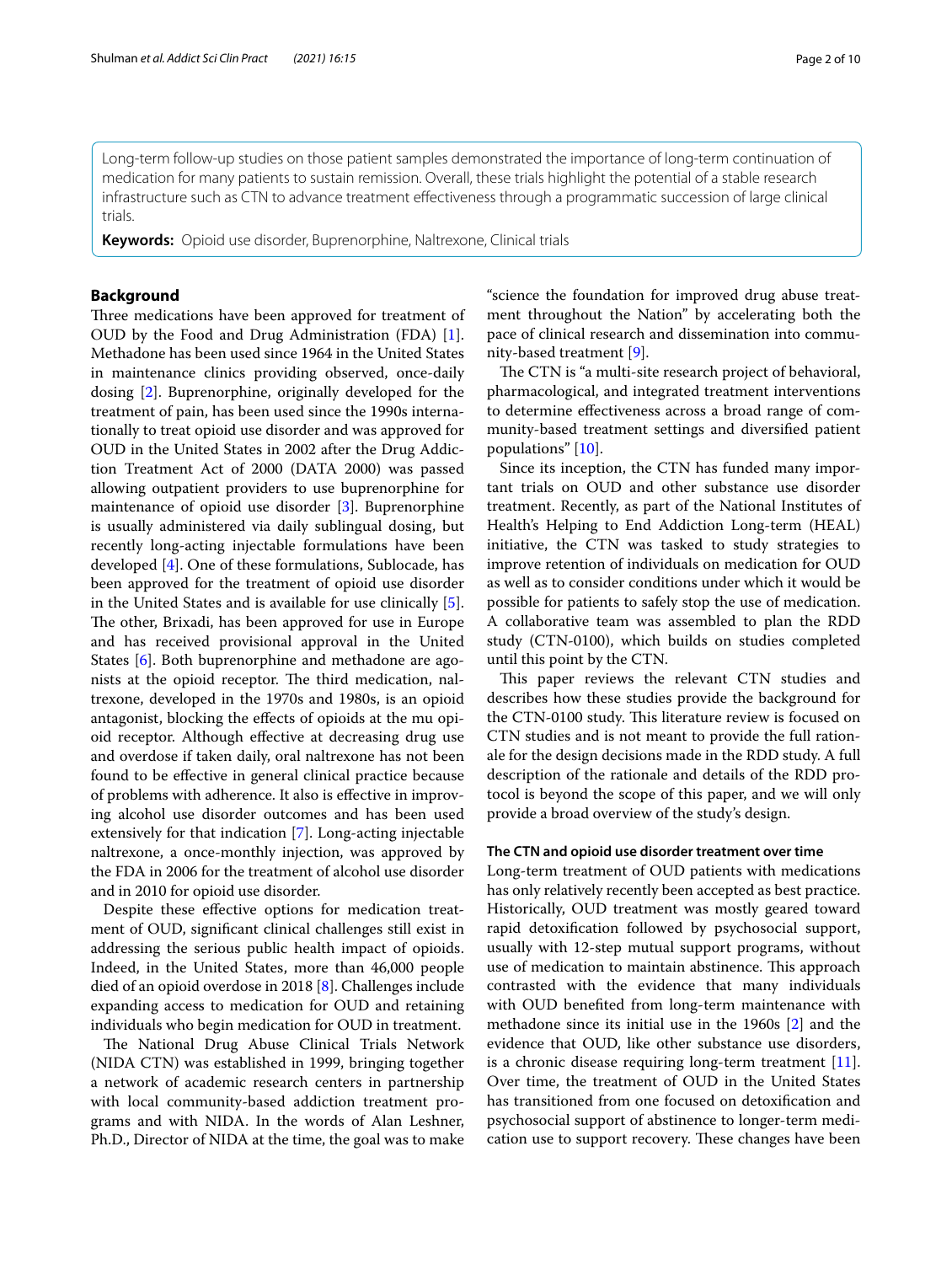refected in, and at times driven by, trials sponsored by the NIDA CTN. Table [1](#page-3-0) summarizes the CTN studies on OUD treatment.

Refecting standard practice in the late 1990s and early 2000s that treatment began with detoxifcation, the frst three trials completed by the CTN tested opioid detoxification approaches. The first and second trials using the CTN framework considered the newly approved medication buprenorphine-naloxone for the facilitation of detoxification  $[12]$  $[12]$ . These trials compared a thirteenday sublingual buprenorphine-naloxone taper with the centrally acting alpha-2 agonist clonidine for individuals with OUD in inpatient and outpatient levels of care. The primary outcome was defined as taper completion with urine-confirmed opioid abstinence at day 13. This outcome was chosen "because it refects what clinicians ultimately consider important in treating (patients who use heroin), i.e., the success criterion refects both retention and opioid abstinence"  $[12]$  $[12]$  $[12]$ . This primary end point of completing detoxifcation over a very short period refected the goals of clinicians at the time. Both the inpatient and outpatient trials found clear superiority for a sublingual buprenorphine-naloxone taper compared to clonidine. Based on this fnding, the third CTN trial compared two approaches to outpatient sublingual buprenorphine-naloxone taper to facilitate detoxifcation [[13\]](#page-8-12). All participants were inducted onto buprenorphinenaloxone and maintained for 1 month. Participants were then randomized to two lengths of buprenorphine-naloxone taper, either a 7- or 30-day taper. The primary endpoint of this trial was again successful completion of the taper period with an opioid-free urine test at taper end and at 1- and 3-month outcome time points. A signifcantly higher percentage of individuals in the 7-day taper group presented with opioid-negative urine tests than those in the 30-day taper group. This finding may have been due to the diferential time lapse before primary outcome (individuals had been stabilized for a month before beginning taper and 7 days may have been too short a period to lead to relapse). More signifcant was the extremely low percentage of the study population retained and with an opioid-negative urine test at one- (around 17%) and 3-month (around 12–14%) follow-up. This finding signaled the need for reconsideration of the goal of a relatively rapid taper of buprenorphine.

Due to increasing rates of OUD in young adults, the CTN conducted a trial testing buprenorphine maintenance treatment versus detoxifcation in adolescents and young adults (ages 14–21) with OUD (CTN-0010) [[14\]](#page-8-13). Participants were randomized to either a sublingual buprenorphine-naloxone taper (induction and 2-week taper) or a 12-week course of sublingual buprenorphinenaloxone treatment (9 weeks of maintenance followed by a 3-week taper). These results again highlighted the benefts of a longer course of medication for OUD treatment. Individuals in the extended treatment group showed signifcantly lower rates of opioid-positive urine tests at weeks four (61% vs 26%) and eight (54% versus 23%). At week 12, the groups did not difer signifcantly, driven by a higher opioid-positive rate in the extended treatment group at the end of taper. The findings highlighted the clear beneft of longer medication for OUD treatment for this population and implied that even 9 weeks of maintenance treatment are insufficient. Unfortunately, few trials consider longer-term outcomes in this patient population.

With regard to the adult OUD population, the CTN also funded a defnitive trial supporting the need for an extended course of treatment (CTN-0030)  $[15]$ . The Prescription Opioid Addiction Treatment Study (POATS) enrolled only individuals who were primarily or exclusively prescription opioid users, refecting the surge in prescription opioid use in the mid to late 2000s. It was also theorized that psychosocial treatment might have a greater impact in this population. All participants initially received 2 weeks of sublingual buprenorphinenaloxone treatment followed by a 2-week sublingual buprenorphine-naloxone taper period. Individuals were randomized to receive either medical management alone or medical management plus individual opioid drug counseling during this initial 4-week period. Individuals in both arms of the trial showed poor chances of successful recovery, with 93% of participants returning to opioid use before 8 weeks following the taper period (i.e., week 12 overall). In a second phase of the trial, individuals who had relapsed to opioid use were restarted and stabilized on sublingual buprenorphine-naloxone maintenance and were re-randomized to the same psychosocial treatment conditions as during the taper phase. This phase showed that about 50% of individuals had successful opioid use outcomes while stabilized on buprenorphine-naloxone for 12 weeks, i.e., they abstained from opioids for at least 3 of the 4 fnal weeks of buprenorphine-naloxone treatment (weeks 9-12), including week 12. There were no signifcant diference between those who did and did not receive counseling in addition to medical management.

In light of this and other strong evidence for the benefts for longer-term treatment with medication, the research focus moved to identifying best approaches for maintaining individuals on MOUD. The CTN funded several important trials in this area, including two large pragmatic trials comparing the FDA-approved medications for long-term treatment. The CTN-0027 Starting Treating with Agonist Replacement Therapy (START) trial compared liver toxicity in oral methadone and sublingual buprenorphine-naloxone-treated study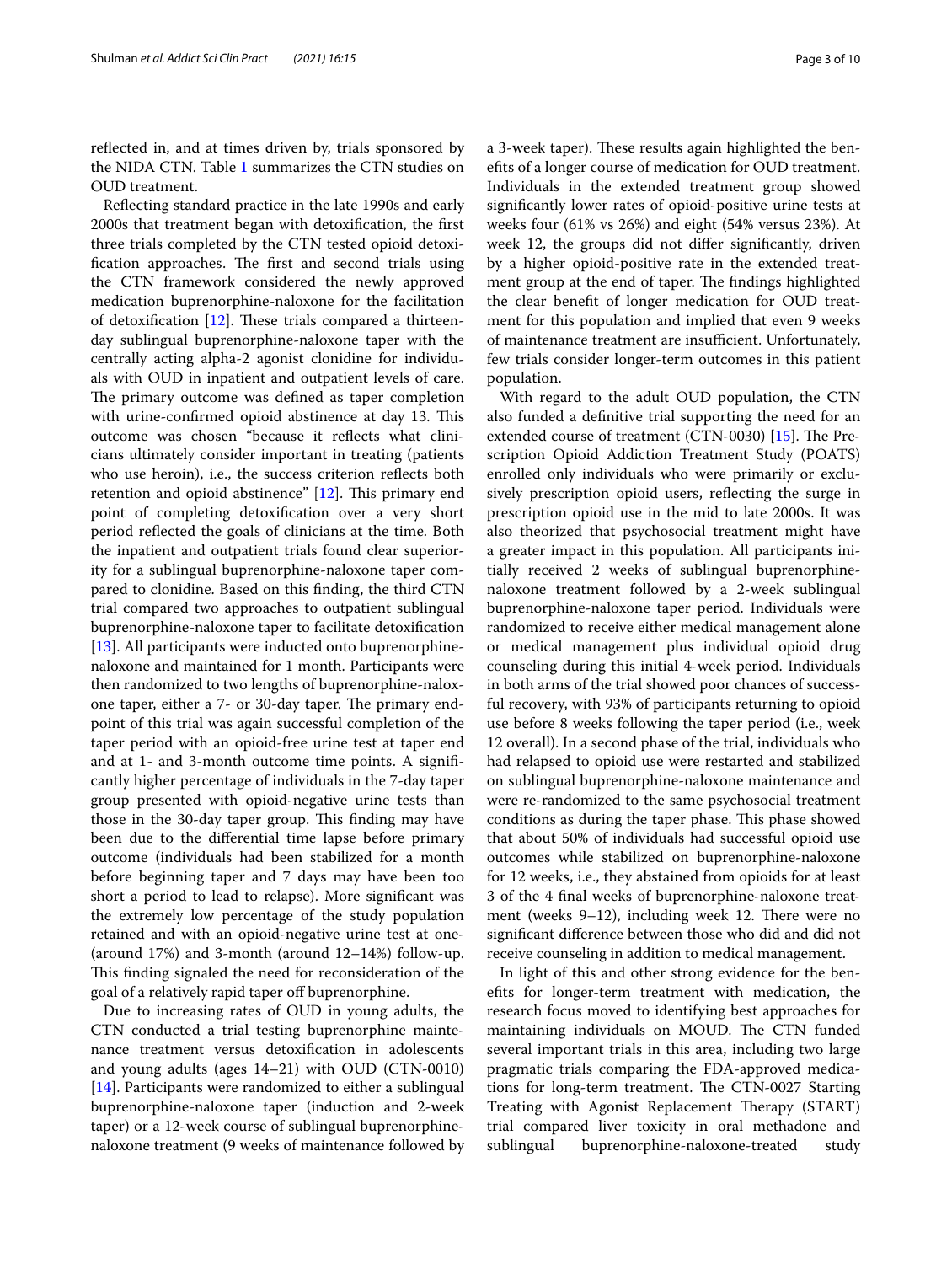<span id="page-3-0"></span>

| Ling et al. 2005 (CTN-0001)<br>Studies on detoxification<br>Author year | $\overrightarrow{d}$<br>Summary of CTN trials relevant to the RDD st                                                                                                                                                                                                                                                                                                                                                                                                                                                                                                                                                                                                                                                                                            |                                                                                                                                                                                                                                                                                                                                                                                                                                                                                                                                              |
|-------------------------------------------------------------------------|-----------------------------------------------------------------------------------------------------------------------------------------------------------------------------------------------------------------------------------------------------------------------------------------------------------------------------------------------------------------------------------------------------------------------------------------------------------------------------------------------------------------------------------------------------------------------------------------------------------------------------------------------------------------------------------------------------------------------------------------------------------------|----------------------------------------------------------------------------------------------------------------------------------------------------------------------------------------------------------------------------------------------------------------------------------------------------------------------------------------------------------------------------------------------------------------------------------------------------------------------------------------------------------------------------------------------|
|                                                                         | Design                                                                                                                                                                                                                                                                                                                                                                                                                                                                                                                                                                                                                                                                                                                                                          | Summary of findings                                                                                                                                                                                                                                                                                                                                                                                                                                                                                                                          |
|                                                                         |                                                                                                                                                                                                                                                                                                                                                                                                                                                                                                                                                                                                                                                                                                                                                                 |                                                                                                                                                                                                                                                                                                                                                                                                                                                                                                                                              |
|                                                                         | OUD individuals seeking short-term inpatient treatment were randomly<br>detoxification using open label buprenorphine-naloxone or clonidine<br>assigned, in a 2:1 ratio favoring buprenorphine-naloxone, to a 13-day<br>adult OUD in-patients<br>12 sites, 113                                                                                                                                                                                                                                                                                                                                                                                                                                                                                                  | achieved success compared to 22% of patients assigned to clonidine<br>77% of in-patients assigned to the buprenorphine-naloxone condition<br>$(p = 0.05)$                                                                                                                                                                                                                                                                                                                                                                                    |
| Ling et al. 2005 (CTN-0002)                                             | OUD individuals seeking outpatient treatment were randomly assigned, in<br>a 2:1 ratio favoring buprenorphine-naloxone, to a 13-day detoxification<br>using open label buprenorphine-naloxone or clonidine<br>adult OUD outpatients<br>12 sites, 231                                                                                                                                                                                                                                                                                                                                                                                                                                                                                                            | condition achieved the treatment success criterion, compared to four of<br>46 of the 157 (29%) outpatients assigned to the buprenorphine-naloxone<br>the 74 (5%) assigned to clonidine ( $p = 0.05$ )                                                                                                                                                                                                                                                                                                                                        |
| Ling et al. 2009 (CTN-0003)                                             | Compared open label buprenorphine short (7 day) or long (28 day) taper<br>schedules after a 1-month stabilization phase<br>11 sites, 516 adult OUD outpatients                                                                                                                                                                                                                                                                                                                                                                                                                                                                                                                                                                                                  | opioid-free urine specimens compared to 30% of the 28-day taper group<br>At the end of the taper 44% of the 7-day taper group (n = 255) provided<br>(n = 261; p = 0.0007). There were no differences at the 1-month and<br>3-month follow-ups                                                                                                                                                                                                                                                                                                |
| Woody et al. 2008 (CTN-0010)                                            | Patients were randomized to either 12-weeks of buprenorphine-naloxone<br>(up to 24 mg per day for 9 weeks and tapered over weeks 10-12) or to a<br>14-day buprenorphine-naloxone detoxification<br>6 sites, 152 OUD outpatients age 15-21                                                                                                                                                                                                                                                                                                                                                                                                                                                                                                                       | Individuals assigned to 12 weeks of buprenorphine (n = 78) showed signifi-<br>cantly lower rates of positive urine toxicology for opioids at weeks 4 (61%<br>assigned to detoxification (n = 74) (. At week 12 the groups did not differ<br>vs 26% p < .001) and 8 (54% vs 23% (p = 0.01)) compared to individuals<br>significantly (p = 0.18)                                                                                                                                                                                               |
| Studies on long-term maintenance outcomes                               |                                                                                                                                                                                                                                                                                                                                                                                                                                                                                                                                                                                                                                                                                                                                                                 |                                                                                                                                                                                                                                                                                                                                                                                                                                                                                                                                              |
| Saxon et al. 2012 (CTN-0027)                                            | 24 weeks of open label flexible dosed buprenorphine-naloxone or<br>Patients presenting for outpatient treatment were randomized to<br>8 sites, 1,269 adult OUD outpatients<br>methadone                                                                                                                                                                                                                                                                                                                                                                                                                                                                                                                                                                         | (p<0.0001) to have remained in treatment through week 24 (74% vs 46%)<br>Individuals assigned to methadone (n = 529) were significantly more likely<br>compared to those assigned to buprenorphine-naloxone ( $n = 740$ )<br>There were no significant differences in medications for liver impact                                                                                                                                                                                                                                           |
| Hser et al. 2016 (CTN-0050)                                             | Patients were followed up 2-8 years after randomization the initial CTN-<br>Patients self-reported opioid use and treatment status and provided a<br>urine toxicology test and an oral rapid HIV test<br>participants of the CTN-0027 trial<br>0027 study<br>7 sites, 1080                                                                                                                                                                                                                                                                                                                                                                                                                                                                                      | methadone (31.7%) (p < 0.01). Both buprenorphine-naloxone and metha-<br>among participants randomized to buprenorphine (42.8%) compared to<br>done were associated with lower opioid use compared to no treatment.<br>More individuals who achieved long-term abstinence from both heroin<br>Overall mortality was similar between buprenorphine (5.8%) and metha-<br>done (3.6%) participants (P = 0.10). Opioid use at follow up was higher<br>and other opioids were in treatment compared to the non-treatment<br>group (63.5% vs 50.9%) |
| Weiss et al. 2011 (CTN-0030)                                            | two-phase clinical trial using an adaptive treatment research<br>Phase 2: Those who did not meet study-defined success outcome during<br>bilization, 2-week taper, 8-week post medication follow up randomized<br>phase 1 were restarted on 12 weeks of buprenorphine-naloxone treat-<br>ftreatment (phase 1) 2-week buprenorphine-naloxone sta-<br>design to determine efficacy buprenorphine-naloxone with different<br>ment (without taper) and again provided either SMM or SMM + ODC<br>to either standard medical management (SMM) or standard medical<br>management + opioid dependence counseling (SMM + ODC)<br>counseling intensities for patients on prescription opioids<br>10 sites, 653 prescription OUD patients<br>Randomized<br>Phase 1: Briet | Phase 2: 49.2% met study-defined criteria for success; there was no signifi-<br>Phase 1: only 6.6% of patients met study-defined outcomes for successful<br>cant difference (p=0.21) in outcomes between SMM and SMM + ODC<br>A history of ever using heroin was associated with lower phase 2 success<br>treatment. There was no significant difference (p = 0.39) in outcomes<br>between SMM and SMM + ODC<br>rates                                                                                                                        |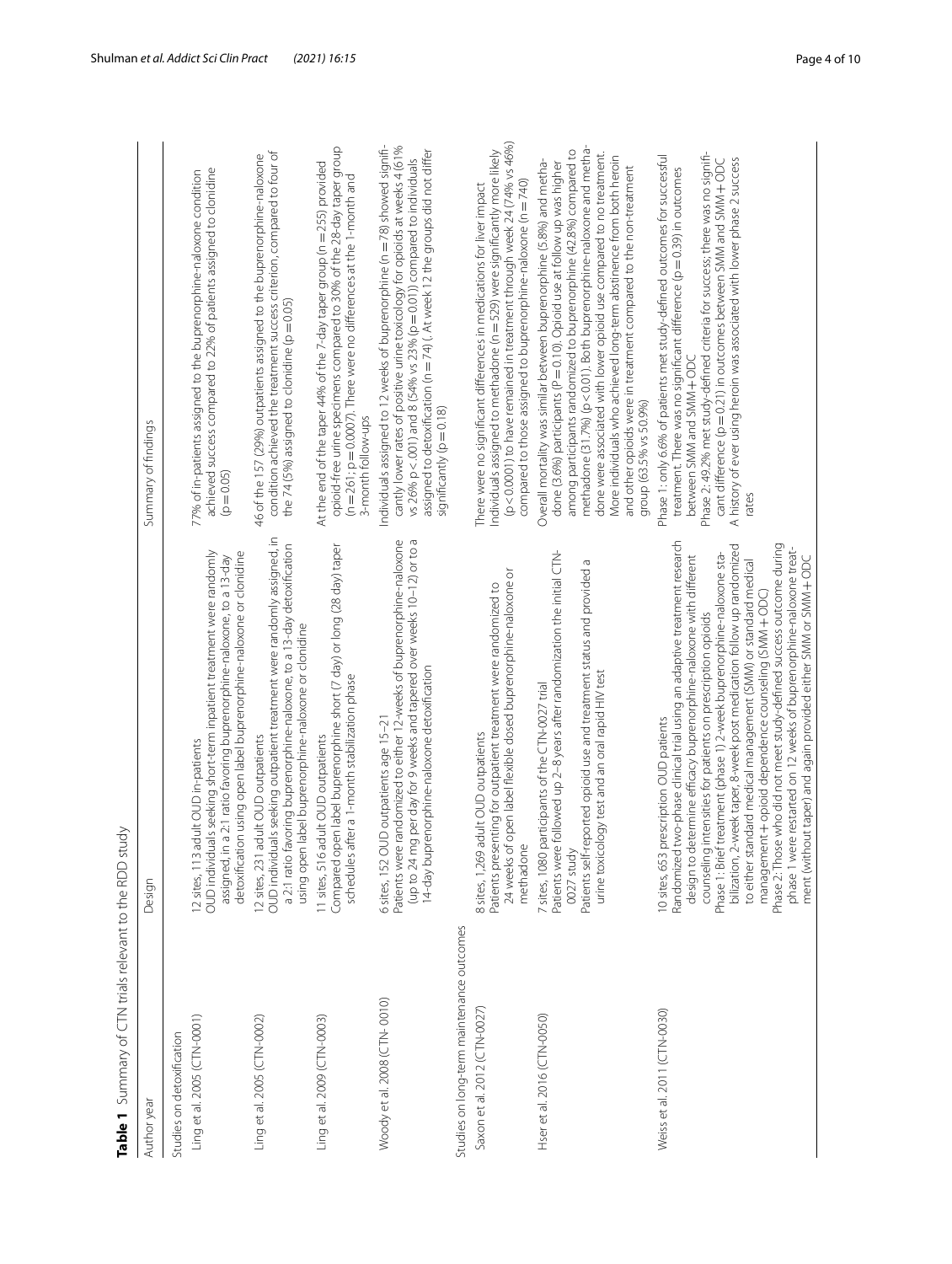| Table 1 (continued)             |                                                                                                                                                                                                                                                                                                                                                                                                                                                                             |                                                                                                                                                                                                                                                                                                                                                                                                                                           |
|---------------------------------|-----------------------------------------------------------------------------------------------------------------------------------------------------------------------------------------------------------------------------------------------------------------------------------------------------------------------------------------------------------------------------------------------------------------------------------------------------------------------------|-------------------------------------------------------------------------------------------------------------------------------------------------------------------------------------------------------------------------------------------------------------------------------------------------------------------------------------------------------------------------------------------------------------------------------------------|
| Author year                     | Design                                                                                                                                                                                                                                                                                                                                                                                                                                                                      | Summary of findings                                                                                                                                                                                                                                                                                                                                                                                                                       |
| Weiss et al. 2015 (CTN-0030a-3) | 375 patients out of the 653 patients from the CTN-0030 study enrolled in<br>Telephone interviews were administered at 18, 30, and 42 months after<br>a 42-month follow up study<br>trial enrollment                                                                                                                                                                                                                                                                         | 7.5% were using illicit opioids while on agonist therapy. 31.4% were using<br>(p<0.05). Agonist therapy was associated with greater likelihood of illicit<br>Lifetime heroin use was associated with opioid dependence at 42 months<br>therapy. 29.4% were on agonist therapy, but not dependent on opioids.<br>At month 42: 31.7% were abstinent from opioids and not on agonist<br>opioids without agonist therapy<br>opioid abstinence |
| Campbell et al. 2014 (CTN-0044) | 0 sites, 507 patients with various substance use disorders, including indi-<br>eutic education system consisted of 62 computer interactive<br>treatment as usual or 12 weeks of treatment as usual and Therapeutic<br>Adults entering outpatient treatment were randomized to 12 weeks of<br>viduals with OUD ( $n = 108$ ) but no patients on medication for OUD<br>Education System (the therapeutic education system)<br>modules with financial incentives<br>The therap | increased abstinence rates ( $p = 0.01$ ) by nearly double in individuals with<br>Individuals with OUD did not show improvement with the addition of the<br>The therapeutic education system reduced dropout rate ( $p = 0.01$ ) and<br>non-opioid substance use disorders<br>therapeutic education system                                                                                                                                |
| Lee et al. 2018 ( $CTN-0051$ )  | able naltrexone) OR sublingual buprenorphine-naloxone for outpatient<br>8 sites, 570 adult OUD patients, recruited on inpatient detoxification and<br>Patients were randomized to either extended-release naltrexone (inject-<br>maintenance treatment<br>residential units                                                                                                                                                                                                 | Significantly fewer ( $p < 0.0001$ ) individuals initiated XR—NTX ( $n = 204, 72\%$ )<br>Among patients successfully inducted, 24-week relapse rates were similar<br>vs buprenorphine-naloxone (n = 270, 94%)<br>$(p = 0.44)$                                                                                                                                                                                                             |
|                                 |                                                                                                                                                                                                                                                                                                                                                                                                                                                                             |                                                                                                                                                                                                                                                                                                                                                                                                                                           |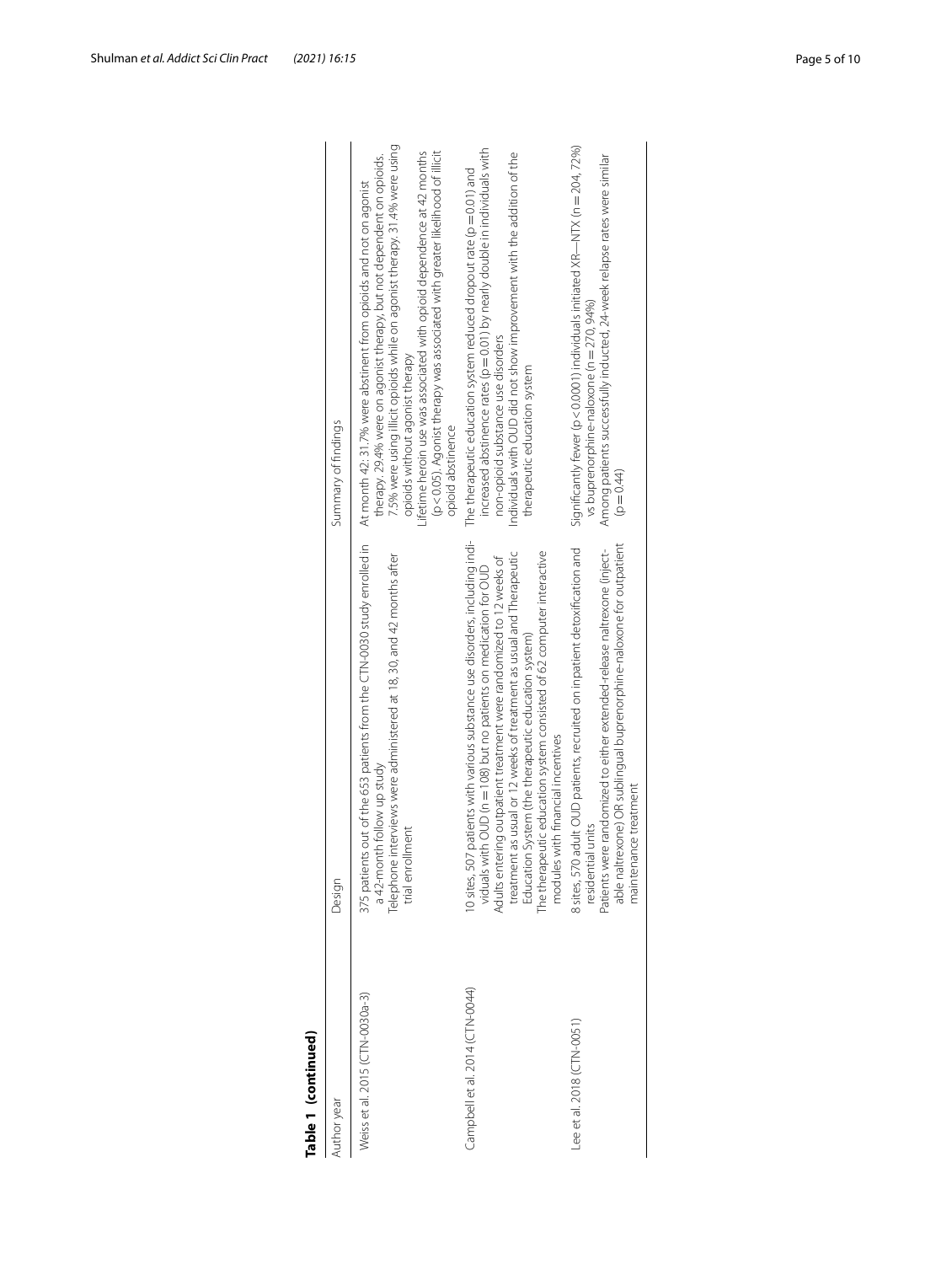participants as a primary outcome but also included secondary outcomes of retention and opioid use  $[16]$  $[16]$ . This trial, conducted at outpatient opioid treatment programs licensed to dispense methadone, randomized individuals presenting for treatment to either methadone or sublingual buprenorphine-naloxone in a fexible dosing schedule. The trial demonstrated that the two medications had comparable medical safety profles, and both had relatively little impact on liver function. Treatment retention was signifcantly higher in the group receiving methadone (74% versus 46%) at week 24. The trial also demonstrated a clear association between higher doses of both methadone and buprenorphine and retention. The trial used a symptom-driven dosing schedule with dose increases in response to cravings, withdrawal or opioid use. The mean maximum daily dose for buprenorphine was 22.1 mg and 91.2 mg for methadone [\[17](#page-8-16)]. Few trials have prospectively randomized participants to high- versus low-dose buprenorphine.

A second trial compared long-acting injectable naltrexone with sublingual buprenorphine with regard to relapse-free treatment  $(X-BOT; CTN-0051)$  [\[18](#page-8-17)]. This trial randomized individuals on inpatient detoxifcation and residential units to be inducted on either extendedrelease naltrexone or sublingual buprenorphine-naloxone. The primary outcome was defined as the length of successful treatment without relapse. Because of the differences in beginning patients on buprenorphine-naloxone versus injectable naltrexone, the trial found that it was signifcantly less likely patients would be inducted onto injectable naltrexone, leading to superior outcome overall of buprenorphine. However, in an analysis of only individuals who were inducted onto their assigned medication, the two medications had comparable outcomes in terms of time-to-relapse.

The findings that psychosocial intervention without medication for OUD are not efective in the OUD population were replicated in the CTN-0044 trial testing the efficacy of an automated psychosocial intervention, the Therapeutic Education System, in individuals seeking treatment for a range of substance use disorders [\[19](#page-8-18)]. The intervention included automated therapy lessons combined with contingency management rewards provided for completion of lessons and negative urine toxicology. Individuals across substances other than opioids who received usual treatment plus the therapeutic education system were signifcantly more likely to be abstinent over the fnal weeks of the trial. Trial participants with OUD (none of whom was on medication for OUD) did not beneft from the therapeutic education system. In contrast, trials conducted outside of the CTN, testing the therapeutic education system along with medication for OUD, have shown beneft of the intervention [[20–](#page-8-19)[22](#page-8-20)].

Long-term follow up trials after CTN-0027 [[23\]](#page-8-21) and CTN-0030 [\[24](#page-8-22)] showed that individuals who remained on medication for OUD had signifcantly less opioid use than those who discontinued medication treatment. Both trials also found that over time most participants improved in terms of severity of drug use regardless of treatment status. A signifcant proportion of individuals, ranging from about one-third to one-half of the study population, were able to achieve periods of abstinence without medication at later follow-up time points [\[24\]](#page-8-22).

The above trials highlighted the difficulty in maintaining OUD patients in treatment. In the START trial (CTN-0027), comparing buprenorphine-naloxone and methadone, only 46% of individuals maintained on buprenorphine-naloxone were maintained in treatment through the end of the 24-week trial. Although retention rates for individuals on methadone were higher (74%), these were still not optimal, with about 1 in 4 participants dropping out of treatment. Methadone is also difficult for many patients to access due to regulatory issues and the need to frequently present to a program dispensing methadone to receive care  $[25]$  $[25]$ . The Extended-Release Naltrexone vs. Buprenorphine for Opioid Treatment (X:BOT) trial (CTN-0051), comparing injectable naltrexone and sublingual buprenorphine, was not designed to capture data on retention (irrespective of clinical outcome), as time to relapse was the study's primary outcome. However, a 36-week follow up assessment for all randomized participants found that only 52% of participants who were assessed reported being maintained on medication  $[26]$  $[26]$ . This likely underestimated the number of individuals not continuing medication for OUD, as intensive eforts were made to assess all participants and individuals not assessed were likely no longer connected with treatment. Other clinical trials have similarly shown that 50% or more of participants drop out of treatment by 3 to 6 months after treatment initiation [\[27](#page-9-1), [28](#page-9-2)]. New approaches to assist in maintaining individuals in treatment for a sufficient length of time to maintain recovery in the long term are therefore needed.

# **CTN‑0100: optimizing retention, duration, and discontinuation (rdd) trial**

Evidence exists for numerous approaches to increasing retention to MOUD, [\[29](#page-9-3)] but few trials have prospectively tested alternate approaches, using retention as a primary outcome. To address the optimal approach to improve retention on medication for OUD, the CTN has planned the CTN-0100 study, a large, prospective, pragmatic, multisite trial. The first phase of the trial will focus on issues relating to retention in maintenance treatment for individuals prescribed buprenorphine or injectable naltrexone, with the primary outcome of achieving a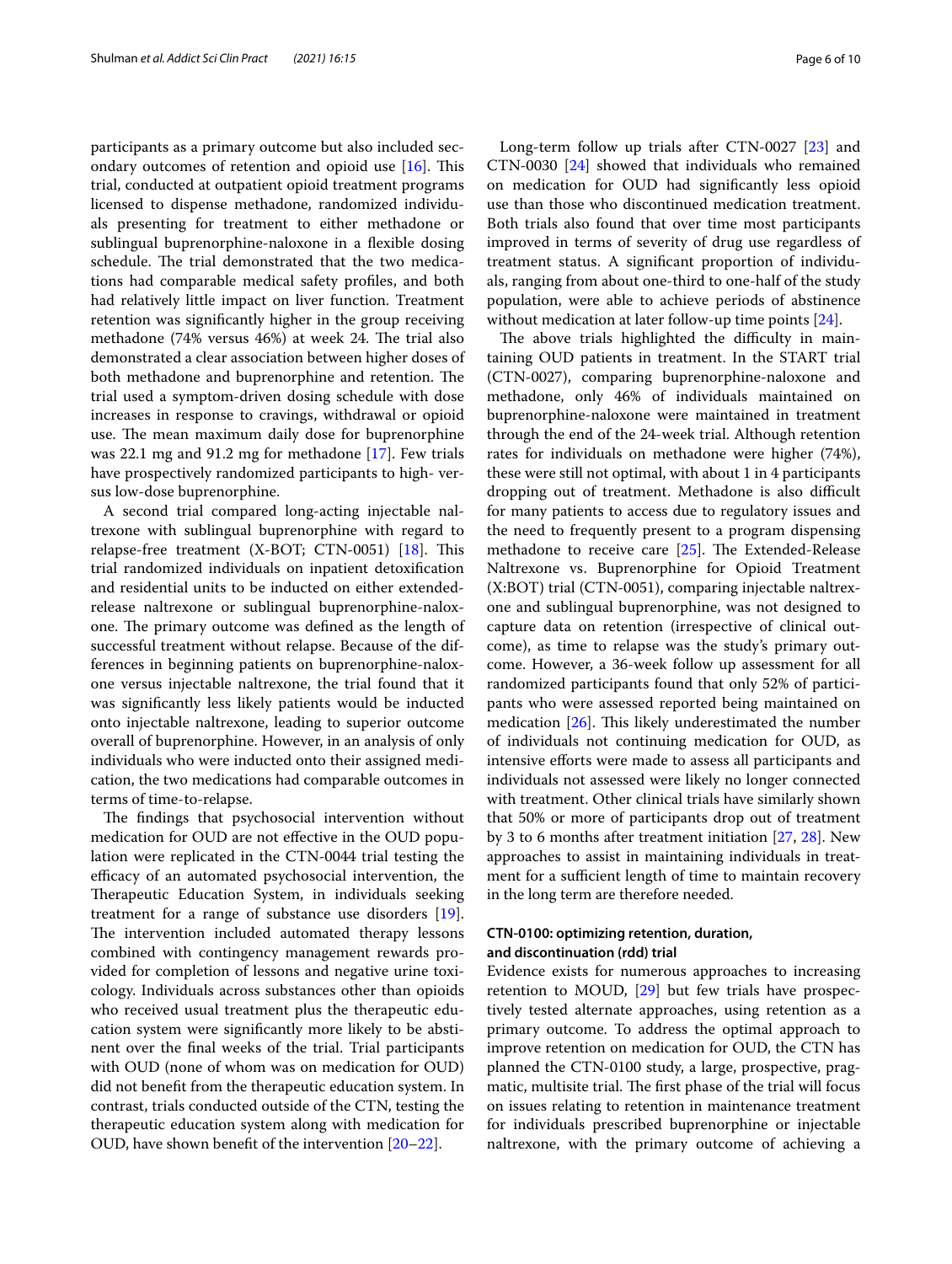minimum of 6 months maintenance on medication for OUD. Two clinical approaches will be tested in individuals choosing buprenorphine maintenance treatment, using a  $3 \times 2$  factorial design randomization approach. The trial will address medication dose and formulation by randomization to one of three buprenorphine conditions: standard dose (target of 16 mg/day), high dose (target of 32 mg/day), or long-acting injectable buprenorphine. To address the beneft of an automated psychosocial intervention, all patients will also be independently randomized to usual psychosocial treatment or to usual treatment plus an automated psychosocial intervention (Pear-002a, an investigational version of reSET-O).

Participants choosing to be maintained on injectable naltrexone will not be randomized to any pharmacotherapy condition, but will be randomly assigned to one of the two behavioral interventions, usual psychosocial and medication management treatment with the automated psychosocial intervention (Pear-002a) or usual psychosocial and medication management alone. Figure [1](#page-6-0) outlines the retention phase of the trial.

### **Optimal length of treatment**

In addition to issues of improving maintenance rates to medication for OUD, there is little evidence on the optimal timing of and best clinical practice for the discontinuation of medication for OUD. Importantly, there are no prospective data that can help clinicians advise patients regarding the likelihood that they will be able to safely discontinue medication without returning to opioid use. Although prospective randomized trials are not available, many non-randomized trials have used data from national registries and insurance claims to gather outcome data on large cohorts of individuals. Data from these registries imply that longer treatment courses (more than a year or two) are associated with better outcomes. For example, Eastwood et al. [\[30](#page-9-4)] reviewed data from all patients seeking treatment in England through a national registry and were able to follow outcomes over years. They found that individuals with two years of consecutive treatment had higher likelihood of achieving positive clinical outcomes for 6 months following the end of treatment. Similarly, a recently created Medicaid claims database of OUD patients who had discontinued buprenorphine after least 6 months of treatment [[31](#page-9-5)] showed that individuals maintained for the longest time period (15–18 months) had signifcantly lower rates of emergency department visits, hospitalizations, and receipt of opioid prescriptions based on claims data. The authors noted that although the rates of these types of events were lower in the cohort who remained on medications for the longest time period, adverse events were still common in this cohort. In addition, the likelihood of a medical overdose was not signifcantly lower in individuals who had remained on medication for a longer

<span id="page-6-0"></span>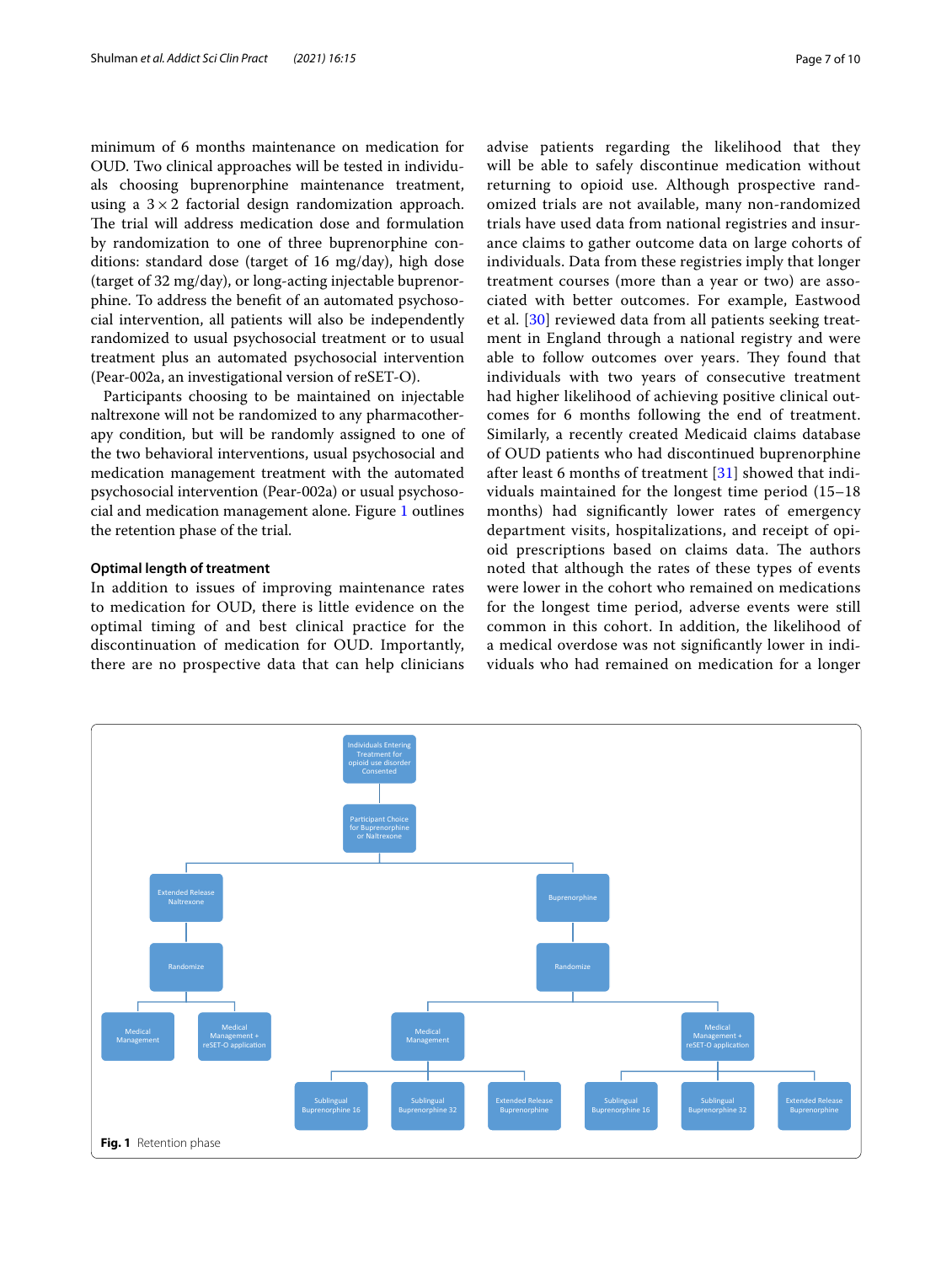

<span id="page-7-0"></span>period, strengthening the argument for longer or indefinite maintenance courses.

To address the question of whether individuals can be safely tapered off medication for OUD after an extended period of stabilization, the second study phase of CTN-0100 will follow stable individuals with OUD who attempt to stop their medication for OUD. Because of the risks of discontinuing medications, participants will not be actively recruited for the Discontinuation Phase and will not be randomized to a predetermined length of treatment. Instead, study participation will only be ofered to individuals who (1) have been maintained for an extended period (buprenorphine [extended-release or sublingual] for at least one-year, injectable naltrexone for at least 6 months), (2) are currently stable in terms of abstaining from opioid and other drug use, and (3) wish to discontinue medication for OUD. The primary endpoint of the study is successfully stopping medications and not relapsing to opioid use within the 6 months following discontinuation. Individuals will be encouraged to remain on their medications if needed and continuation on MOUD without relapse will also be considered a positive outcome. All patients will be followed for the duration of the taper (a maximum of 24 weeks for participants entering on extendedrelease naltrexone and 48 weeks for those entering on buprenorphine) and at least 24 weeks following the end of the taper period. Predictive analysis will be used to determine which patients were most likely to be able to successfully complete taper of medication and be maintained without relapse to opioid use. In this way, data may be safely gathered on the likelihood of successful and safe taper without relapse.

In addition, this phase will also test approaches to facilitate the safe taper of medication. Automated psychosocial intervention in supporting patients in stopping their medication will be tested. All participants will be randomized to receive either usual treatment or usual treatment along with access to a recovery support

app (the CHESS Connections App) [[32,](#page-9-6) [33](#page-9-7)]. This application was chosen for the purpose of relapse prevention in this group, (as opposed to the Pear-002a application) because it includes tools specifcally designed to support maintenance of sobriety during high-risk situations. Patients stopping sublingual buprenorphine will also be randomized to taper their sublingual dose of medication or to be transitioned to long-acting injectable buprenorphine to facilitate their medication taper. Figure [2](#page-7-0) shows a diagram of the discontinuation phase.

# **Conclusion**

Treatment for OUD has shifted over time from acute withdrawal management to long term MOUD. Although medications have been found to be efective at assisting patients decrease opioid use and overdose, long-term retention of patients on these medications has been a signifcant challenge. In addition, the question of whether, how, and for whom these medications can be safely stopped after an extended period of stability has also not been addressed with prospective trials. The CTN-0100 trial will address some of these clinical issues using a two-phase, large, multisite, prospective, pragmatic trial.

The benefits of medications for long-term maintenance of OUD has also highlighted the importance of providing these treatments for all individuals with OUD. A signifcant challenge remains as most patients with OUD never begin treatment with medication for OUD [\[34\]](#page-9-8). To address this gap, the CTN has sponsored several trials to implement buprenorphine in medical settings including general emergency departments and primary care centers to increase the number of patients who may be ofered and initiated onto medication for OUD.

The CTN is an example of a stable research infrastructure for carrying out large, defnitive multi-site trials in the area of OUD along with other substance use disorders. In the coming years CTN trials will help address critical treatment issues and hopefully turn the page on the opioid and overdose crises that continue to have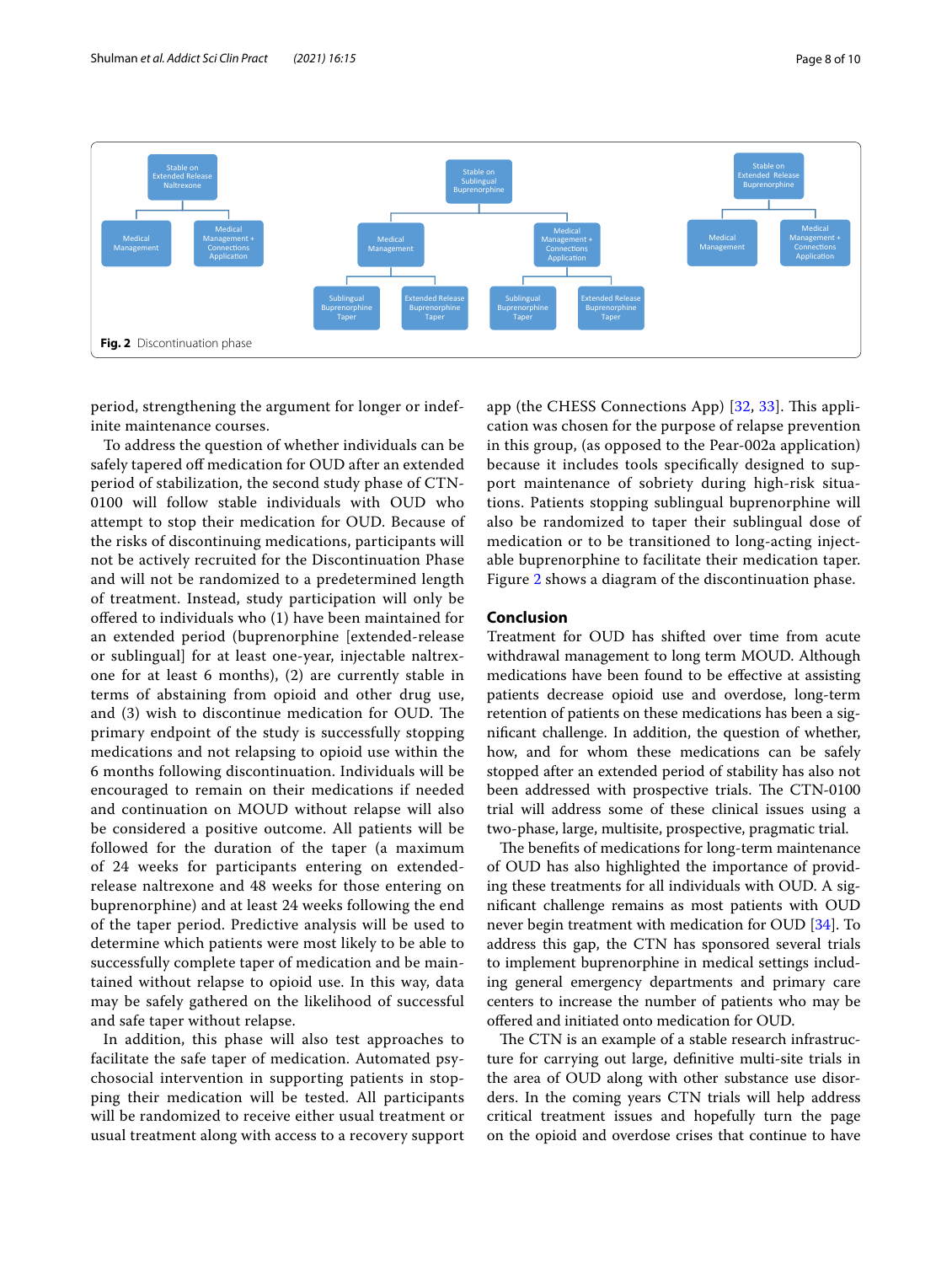# tragic consequences in the United States and around the world.

#### **Abbreviations**

OUD: Opioid use disorder; CTN: Clinical Trials Network; RDD: Optimizing Retention, Duration, and Discontinuation Strategies for Opioid Use Disorder Pharmacotherapy; MOUD: Medications for opioid use disorder; FDA: Food and drug administration; NIDA CTN: National Institute on Drug Abuse Clinical Trials Network; NIDA: National Institute on Drug Abuse; NIH: National Institutes of Health; HEAL: Helping to End Addiction Long-term; POATS: Prescription Opioid Addiction Treatment Study; START: Starting Treatment with Agonist Replacement Therapy; SMM: Standard Medical Management; ODC: Opioid Dependence Counseling; XBOT: Extended-Release Naltrexone vs. Buprenorphine for Opioid Treatment.

#### **Acknowledgements**

Not applicable.

#### **Authors' contributions**

MS, RW, JR, PN, EVN all contributed to the RDD trial design. All authors read and approved the fnal manuscript.

#### **Funding**

The RDD trial is funded by NIDA UG1 DA013035 and UG1 DA015831.

#### **Availability of data and materials**

Not applicable.

#### **Ethics approval and consent to participate**

Ethics approval for the RDD study has been obtained through the BRANY institutional review board.

#### **Consent for publication**

Not applicable.

#### **Competing interests**

EVN served as unpaid consultant to Alkermes, Braeburn-Camurus and Pear Therapeutics and has received in-kind medication for studies from Reckitt/ Indivior, Alkermes, and a therapeutic application from Pear Therapeutics for a study. RW has consulted to Takeda Pharmaceuticals, Analgesic Solutions, Astellas Pharma, and Cerevel Therapeutics. JR reports medication for the present study from Indivior and Braeburn, and medication and/or funds for other studies (as principal investigator or investigator) from Indivior and Alkermes. MS, PN, EC all have no competing interests to declare.

#### **Author details**

<sup>1</sup> New York State Psychiatric Institute and Columbia University Irving Medical Center, 1051 Riverside Drive, New York, NY 10032, USA. <sup>2</sup> McLean Hospital and Harvard Medical School, Boston, USA.<sup>3</sup> New York University Grossman School of Medicine, New York, USA.

# Received: 22 September 2020 Accepted: 6 February 2021

#### **References**

- <span id="page-8-0"></span>Volkow ND, Jones EB, Einstein EB, Wargo EM. Prevention and treatment of opioid misuse and addiction: a review. JAMA Psychiatry. 2019;76(2):208–16.
- <span id="page-8-1"></span>2. Kreek MJ. Methadone-related opioid agonist pharmacotherapy for heroin addiction. History, recent molecular and neurochemical research and future in mainstream medicine. Ann N Y Acad Sci. 2000;909:186–216.
- <span id="page-8-2"></span>3. Campbell ND, Lovell AM. The history of the development of buprenorphine as an addiction therapeutic. Ann N Y Acad Sci. 2012;1248:124–39.
- <span id="page-8-3"></span>4. Haight BR, Learned SM, Laffont CM, Fudala PJ, Zhao Y, Garofalo AS, et al. Efcacy and safety of a monthly buprenorphine depot injection for opioid use disorder: a multicentre, randomised, double-blind, placebocontrolled, phase 3 trial. Lancet Lond Engl. 2019;393(10173):778–90.
- <span id="page-8-4"></span>5. Knopf A. Sublocade trial data published: better than placebo. Alcohol Drug Abuse Wkly. 2019;31(8):4–4.
- <span id="page-8-5"></span>6. Tiberg F. US FDA issues a tentative approval of Brixadi<sup>TM</sup> (buprenorphine) extended-release injection for treatment of opioid use disorder. Camurus; 2018.<https://mb.cision.com/Main/13456/2715933/975197.pdf>
- <span id="page-8-6"></span>7. O'Brien CP, Volpicelli LA, Volpicelli JR. Naltrexone in the treatment of alcoholism: a clinical review. Alcohol Fayettev N. 1996;13(1):35–9.
- <span id="page-8-7"></span>8. Overdose Death Rates. NIDA. 2020. [https://www.drugabuse.gov/relat](https://www.drugabuse.gov/related-topics/trends-statistics/overdose-death-rates) [ed-topics/trends-statistics/overdose-death-rates](https://www.drugabuse.gov/related-topics/trends-statistics/overdose-death-rates)
- <span id="page-8-8"></span>9. NIDA. NIDA's Clinical Trials Network Marks Progress Toward Improved Drug Abuse Treatment. 2002; [https://archives.drugabuse.gov/news-event](https://archives.drugabuse.gov/news-events/nida-notes/2002/02/nidas-clinical-trials-network-marks-progress-toward-improved-drug-abuse-treatment) [s/nida-notes/2002/02/nidas-clinical-trials-network-marks-progress-towar](https://archives.drugabuse.gov/news-events/nida-notes/2002/02/nidas-clinical-trials-network-marks-progress-toward-improved-drug-abuse-treatment) [d-improved-drug-abuse-treatment](https://archives.drugabuse.gov/news-events/nida-notes/2002/02/nidas-clinical-trials-network-marks-progress-toward-improved-drug-abuse-treatment)
- <span id="page-8-9"></span>10. National Institute on Drug Abuse. Center for Clinical Trials Network (CCTN). DrugAbuse.gov. 2011. [https://www.drugabuse.gov/about-nida/](https://www.drugabuse.gov/about-nida/organization/center-clinical-trials-network-cctn) [organization/center-clinical-trials-network-cctn](https://www.drugabuse.gov/about-nida/organization/center-clinical-trials-network-cctn)
- <span id="page-8-10"></span>11. Hser Y-I, Anglin MD, Grella C, Longshore D, Prendergast ML. Drug treatment careers A conceptual framework and existing research fndings. J Subst Abuse Treat. 1997;14(6):543–58.
- <span id="page-8-11"></span>12. Ling W, Amass L, Shoptaw S, Annon JJ, Hillhouse M, Babcock D, et al. A multi-center randomized trial of buprenorphine-naloxone versus clonidine for opioid detoxifcation: fndings from the National Institute on Drug Abuse Clinical Trials Network. Addict Abingdon Engl. 2005;100(8):1090–100.
- <span id="page-8-12"></span>13. Ling W, Hillhouse M, Domier C, Doraimani G, Hunter J, Thomas C, et al. Buprenorphine tapering schedule and illicit opioid use. Addict Abingdon Engl. 2009;104(2):256–65.
- <span id="page-8-13"></span>14. Woody GE, Poole SA, Subramaniam G, Dugosh K, Bogenschutz M, Abbott P, et al. Extended vs short-term buprenorphine-naloxone for treatment of opioid-addicted youth: a randomized trial. JAMA. 2008;300(17):2003–11.
- <span id="page-8-14"></span>15. Weiss RD, Potter JS, Fiellin DA, Byrne M, Connery HS, Dickinson W, et al. Adjunctive counseling during brief and extended buprenorphinenaloxone treatment for prescription opioid dependence: a 2-phase randomized controlled trial. Arch Gen Psychiatry. 2011;68(12):1238–46.
- <span id="page-8-15"></span>16. Saxon AJ, Ling W, Hillhouse M, Thomas C, Hasson A, Ang A, et al. Buprenorphine/Naloxone and methadone effects on laboratory indices of liver health: a randomized trial. Drug Alcohol Depend. 2013;128(1–2):71–6.
- <span id="page-8-16"></span>17. Hser Y-I, Saxon AJ, Huang D, Hasson A, Thomas C, Hillhouse M, et al. Treatment retention among patients randomized to buprenorphine/naloxone compared to methadone in a multi-site trial. Addict Abingdon Engl. 2014;109(1):79–87.
- <span id="page-8-17"></span>18. Lee JD, Nunes EV, Novo P, Bachrach K, Bailey GL, Bhatt S, et al. Comparative effectiveness of extended-release naltrexone versus buprenorphinenaloxone for opioid relapse prevention (X:BOT): a multicentre, open-label, randomised controlled trial. Lancet Lond Engl. 2018;391(10118):309–18.
- <span id="page-8-18"></span>19. Campbell ANC, Nunes EV, Matthews AG, Stitzer M, Miele GM, Polsky D, et al. Internet-delivered treatment for substance abuse: a multisite randomized controlled trial. Am J Psychiatry. 2014;171(6):683–90.
- <span id="page-8-19"></span>20. Bickel WK, Marsch LA, Buchhalter AR, Badger GJ. Computerized behavior therapy for opioid-dependent outpatients: a randomized controlled trial. Exp Clin Psychopharmacol. 2008;16(2):132–43.
- 21. Christensen DR, Landes RD, Jackson L, Marsch LA, Mancino MJ, Chopra MP, et al. Adding an Internet-delivered treatment to an efficacious treatment package for opioid dependence. J Consult Clin Psychol. 2014;82(6):964–72.
- <span id="page-8-20"></span>22. Marsch LA, Guarino H, Acosta M, Aponte-Melendez Y, Cleland C, Grabinski M, et al. Web-based behavioral treatment for substance use disorders as a partial replacement of standard methadone maintenance treatment. J Subst Abuse Treat. 2014;46(1):43–51.
- <span id="page-8-21"></span>23. Hser Y-I, Evans E, Huang D, Weiss R, Saxon A, Carroll KM, et al. Long-term outcomes after randomization to buprenorphine/naloxone versus methadone in a multi-site trial. Addict Abingdon Engl. 2016;111(4):695–705.
- <span id="page-8-22"></span>24. Weiss RD, Potter JS, Griffin ML, Provost SE, Fitzmaurice GM, McDermott KA, et al. Long-term outcomes from the National Drug Abuse Treatment Clinical Trials Network Prescription Opioid Addiction Treatment Study. Drug Alcohol Depend. 2015;1(150):112–9.
- <span id="page-8-23"></span>25. Yarborough BJH, Stumbo SP, McCarty D, Mertens J, Weisner C, Green CA. Methadone, buprenorphine and preferences for opioid agonist treatment: a qualitative analysis. Drug Alcohol Depend. 2016;1(160):112–8.